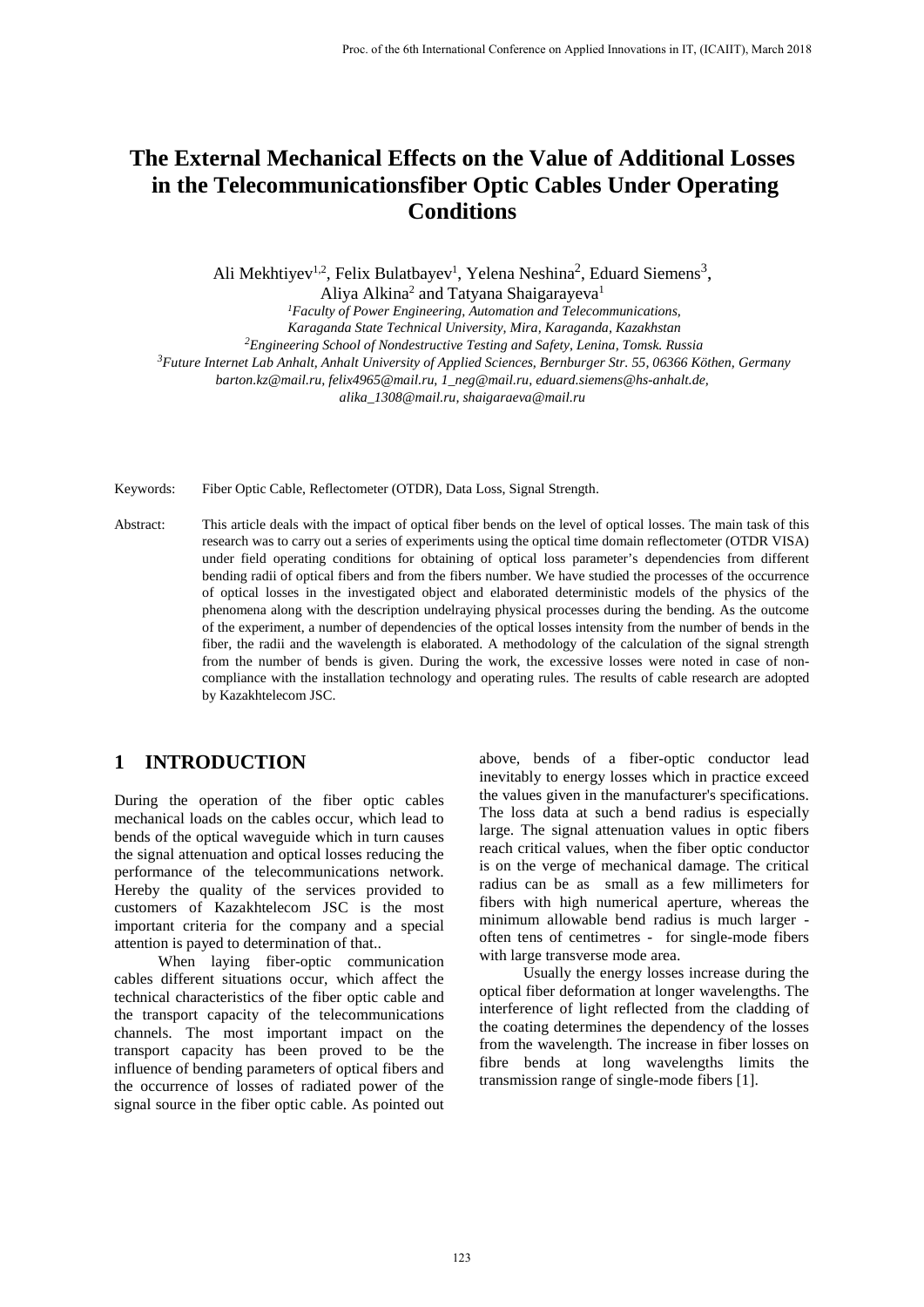Our work was carried out of the request of Kazakhtelecom JSC and is of applied nature, whereby cables of various manufacturers are used for tests and investigations, while installation is performed by several contract organizations that are not connected by common management of operations. At the same time, there is a possibility that not all technological requirements are met during assembly work.

The main task was to carry out a series of experiments using optical time domain reflectometer (OTDR)VISAunder actual operating conditions for obtaining the multifactor dependencies with different bend radii of optical fibers and their number. The results will be used to adjust the monitoring system of Kazakhtelecom JSC.

## **2 RELATED WORK**

A scientific analysis of similar research performed by foreign authors that work with optical fibers and develop fiber-optic sensors has been performed in [2] - [10]. Most of that relates to the use of fiber to build sensors for the mining industry.

The author's experience and research methods have been taken into account, which allowed us to choose the direction of work and achieve the originality of the research, since our task was to solve actual problems associated with the transmission of optical signals in telecommunications systems. In recent research, we have elaborated methods of investigation of optical power losses and result processing in [11].

# **3 THE PERFORMANCE OF THE EXPERIMENT**

The accuracy of the measurements made by the OTDR meter is determined in the same way as by optical wattmeters and light-sensitive detectors of other kinds [12]. The accuracy of any optical meter depends on how close the output power of the electrical signal corresponds to the input power of the optical radiation. Most optical meters convert the incoming power of optical radiation evenly over the entire operating range into an electrical signal of the appropriate level, but the output power of the electrical signal is extremely low. During the research we used OTDR VISA (Figure 1) which is an universal measuring system for equipping the trunk stations and operating the new FTTx access

technologies (PON, etc.) operating at two wavelengths of 1310 nm and 1550 nm with an additional option of the optical power meter. OTDR VISA is used in the production of fiber and fiber optic cable, the construction of fiber optic communication lines (FOCL), diagnostics and maintenance of the state of fibers, cables and fiber optic communication lines.



Figure 1: Type of VISA OTDR.

A series of experiments was conducted to determine the dependency of the additional losses on the number of bends and the bend radius of the fiber optic conductor which can arise during its operation under normal operation conditions. A single-mode G-652 fiber with a wavelength of 1310-1550 nm was investigated.

The following initial conditions were adopted for the investigations:

- air temperature is 20 C,

- number of bends is from 1 to 10 in steps of

- bend radius is in the range from 3 to 18 mm,

- length of the fiber optic cable under test is 71 m.

The blind spot of the OTDRvisa is no more than 3 m (according to the passport), the measurement method used is the measurement of optical losses on the optic fiber with an increaseed number of bends with different bend radii during the cable installation into the ground. The OTDR characteristics are: the refraction index (n) -1.4683, back-scattering coefficient (BC) -78 dB, allowed interval  $(dL)$  - 0.43 m, and the pulse length  $(Tp)$  - 10 ns [12].

Analysis parameters are: attenuation in the connections - 0.2 dB, reflection coefficient - 40 dB,

1,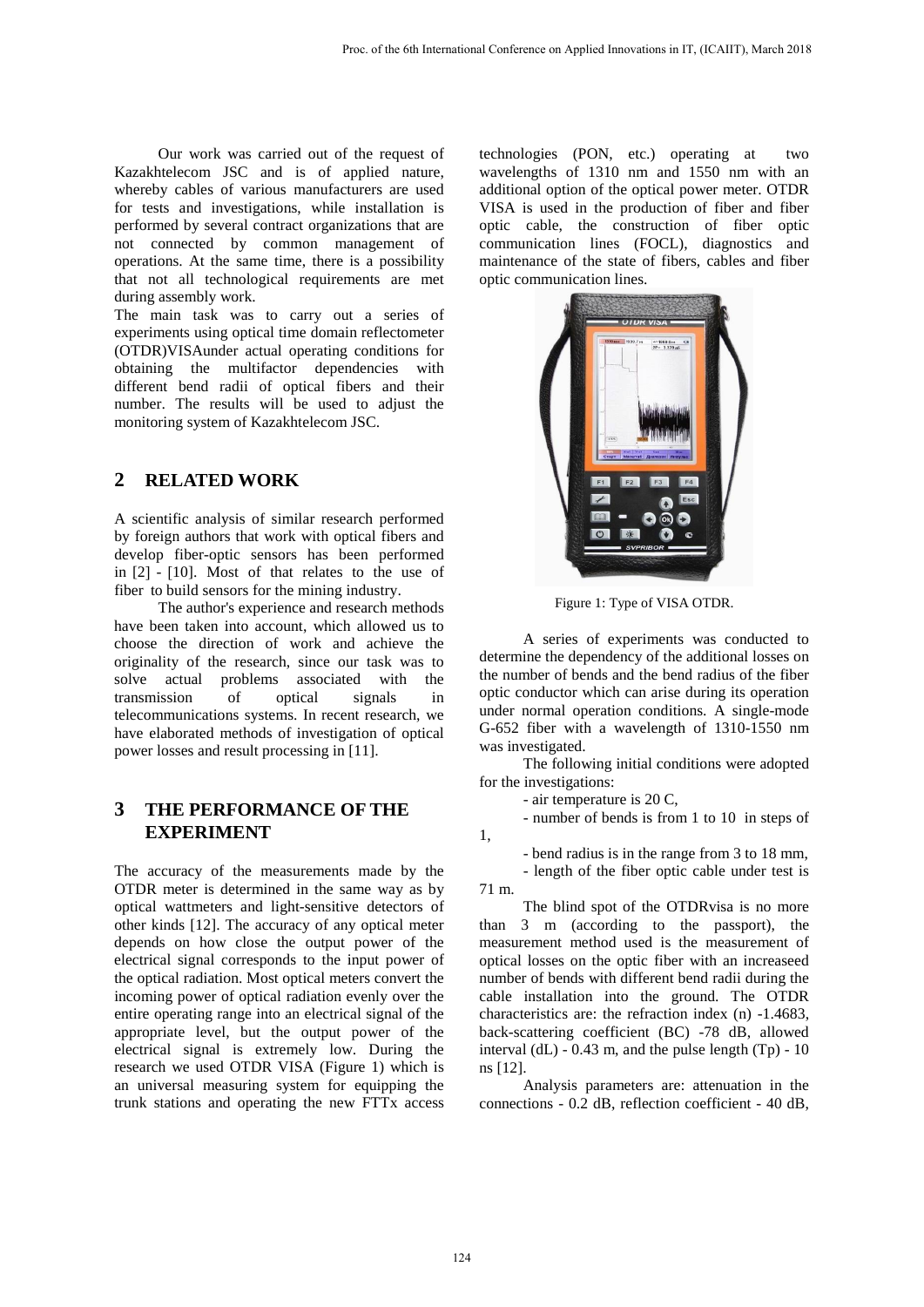fiber end - 3 dB, inner losses within the device - 0.002. During the research more than 30 types of fiber optic cable which was in operation by Kazakhtelecom JSC were examined, however three of them has been used for presenting in this work.

We have studied the processes associated with the occurrence of optical losses in the investigated object and developed deterministic models physical phenomena and the underlaying physical elementary processes in the fibers. The performed tasks where: the following: the determination (refinement) of the model parameters; d determination of the model parameters, reduction of the number of iterations. The method is based on the development results of M. M. Protodyakonov [13]. It allows working with data of uncontrolled and controlled experiments. The method is universal both in the field of application and in the variants of the model construction: the models can have the form of sum, products of partial dependencies, their combinations, with sequential neutralization of the influence of priority arguments or without it. An important advantage of the method is the possibility to estimate with an appropriate level of reliability the influence of those arguments that will be excluded from analysis in traditional methods as not significantly affecting the objective function (for example, by Fisher criterion). The results of our measurement results, repeated 10 times each, and the calculated approximations with exponential functionsxxx are presented by the dependency graphs below, whereby the parameters of the exponential functions are given for each graph, along with the correlation coefficient R between the measurement results and the respective approximations.

The measured fiber optic cable isSNR-UT-12, which is a very robust one and designed for laying intra-district and inter-building networks of cable providers of communication or cable TV. The technical parameters of the cable are shown in Table 1. Figure 2 shows the measurements results and their average loss values which were determined by means of the optical reflectometer. According to the average loss value it was constructed a dependency graph on the number of bends from the bend radius. We plotted the dependency curves of the additional losses on the number of bends at different values of the bend radii of the optical fiber. The value of the radius r for the curve is given for all three graphs as follows: 1: 3 mm, 2: 5 mm, 3: 10 mm, 4: 12 mm, 5: 15 mm, 6: 18 mm. For each radius two lines are given – a solid line with measurement points and a dashed line with the approximation, described above.

Table 1: Descriptions of SNR-UT-12fiber optic cable.

| Number<br>of<br>optical<br>fibers.<br>pcs. | Attenuation<br>coefficient.<br>dB/km.<br>acc.<br>ITU-T:<br>G.652<br>G.651 |       | Allowabl<br>e tension<br>strain,<br>kN | Tem<br>perat<br>ure<br>rang<br>e, °C | Oute<br>diam<br>eter.<br>mm | Weig<br>ht of<br>1 km<br>of<br>cable<br>, kg |
|--------------------------------------------|---------------------------------------------------------------------------|-------|----------------------------------------|--------------------------------------|-----------------------------|----------------------------------------------|
| $2 - 154$                                  | 0,339                                                                     | 0,206 | 1, 32, 55                              | $-40$<br><br>$+60$                   | 6                           | 217                                          |



Figure 2: The value of the optical lossess of SNR-UT-12 fiber optic cable. The value of the radius r for the curves: 1: 3 mm, 2:5 mm, 3: 10 mm, 4: 12 mm, 5: 15 mm, 6-; 8 mm.

Futher the fiber optic cable M6A24, which is designed for data transmission over long distances and a high number of channels, has been analyzed. For this, the cable has to have low attenuation and dispersion and high data throughput. A single-mode fiber is used with core and shell dimensions of 8/125 μm. The wavelength is 1.3 ... 1.55 μm. The technical characteristics of the cable are presented in Table 2. Figure 3 shows the measurements results and their average loss value which was determined by means of the optical reflectometer. According to the average loss value a dependency graph has been compiled on the number of bends in dependence from the bend radius.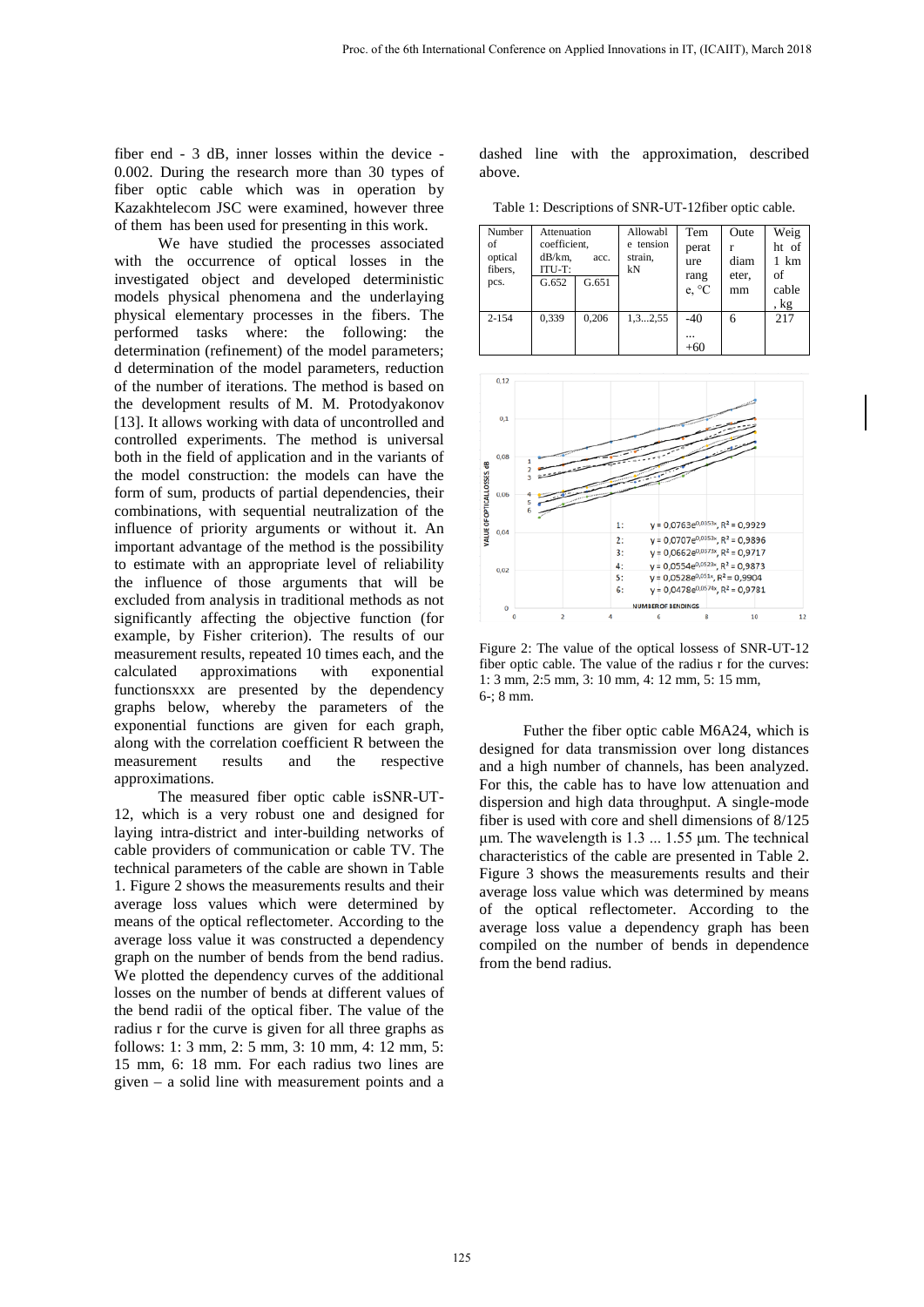

Figure 3: Value of additional losses of M6A24 fiber optic cable. The value of the radius r for the curve: 1-3 mm, 2: 5 mm, 3: 10 mm, 4: 12 mm, 5: 15 mm, 6: 18 mm.

Table 2: Descriptions of M6A24 fiber optic cable.

| Number<br>of<br>optical<br>fibers,<br>pcs. | The attenuation<br>coefficient,<br>dB/km<br>G.652 | G.651 | Allowab<br>letensio<br>nstrain,<br>kN | Temp<br>eratur<br>e<br>range<br>$^{\circ}C$ | Exter<br>nal<br>diam<br>eter.<br>mm | Weig<br>ht of<br>km<br>of<br>cable<br>, kg |
|--------------------------------------------|---------------------------------------------------|-------|---------------------------------------|---------------------------------------------|-------------------------------------|--------------------------------------------|
| $2 - 156$                                  | 0.20                                              | 0.67  | 1.3<br>$\cdots$<br>2.55               | $-40$<br>$\ddotsc$<br>$+60$                 | 14.9                                | 215                                        |

In a next series, the OKLSM-12-FF fiber optic cable, designed for laying in cable channels, pipes, blocks, collectors has been investigated. The technical characteristics of the cable are shown in Table 3. Figure 4 shows the measurement results and the average loss values. According to the average loss value a dependency graph on the number of bends from the bend radius has been conducted.

Table 3: Descriptions of OKLSM-12-FF fiber optic cable.

| Number<br>of<br>optical<br>fibers.<br>pcs. | coefficient,<br>dB/km<br>G.652 | The attenuation<br>G.651 | Allowab<br>letensio<br>nstrain,<br>kN | Temp<br>eratur<br>e<br>range<br>$\circ$ C | Exter<br>nal<br>diam<br>eter.<br>mm | Weig<br>ht of<br>1 km<br>of<br>cable<br>, kg |
|--------------------------------------------|--------------------------------|--------------------------|---------------------------------------|-------------------------------------------|-------------------------------------|----------------------------------------------|
| $2 - 144$                                  | 0.22                           | 0.7                      | 1, 53, 5                              | $-40$<br>$+60$                            | 14.4                                | 194                                          |



Figure 4: Value of additional losses of OKLSM-12-FF fiber optic cable. The value of the radius r for the curve: 1: 3 mm, 2: 5 mm, 3: 10 mm, 4: 12 mm, 5: 15 mm, 6: 18 mm

The performed tests and measurements have shown that under normal operating conditions not all technical characteristics of the manufacturers correspond to the claimed ones. Additional optical losses arising from mechanical effect on them may be higher than the normative ones, even if the manufacturer indicates that the cable is not susceptible to mechanical bends and deformations.

Based on the research, the recommendations on the selection of fiber optic cables for use at Kazakhtelecom JSC have been made.

### **4 CONCLUSIONS**

During the experiments, a number of dependencies of the increase in additional losses are established with an increase in the number of fiber bends and a decrease in the bend radius, and also with an increase in the wavelength of the optical range of the light source. This analysis is new and is not yet known to be performed by other research groups. The results allow to make ajustments for more accurate results of reports of telecommunication devices sent to the central server in the monitoring system to assess the overall transmission quality situation. In the event of an increase in optical losses, the information is sent to the operator desk for making appropriate decisions.

During the work, excessive losses were noted in case of non-compliance with the installation